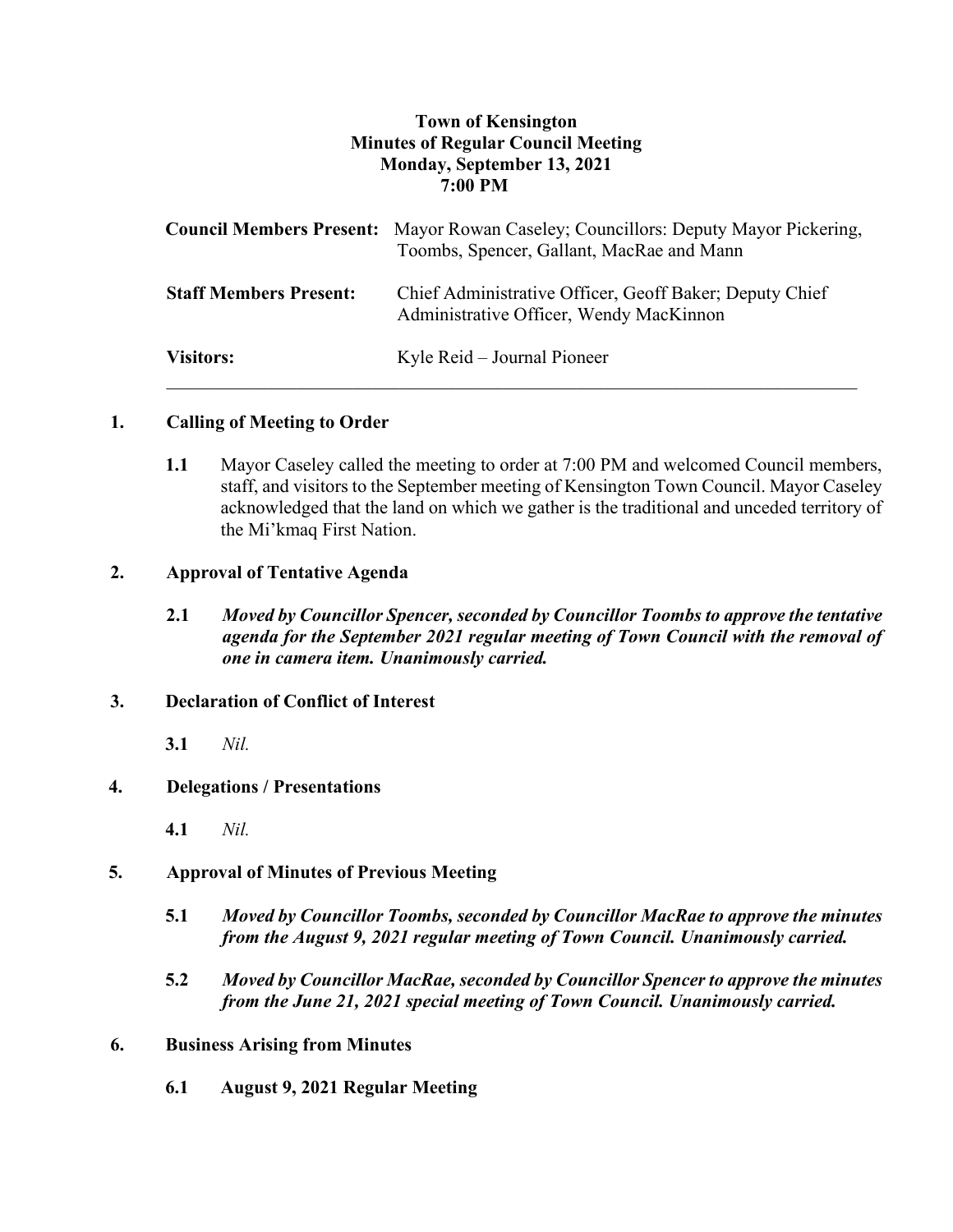**6.1.1** *Nil.*

# **6.2 June 21, 2021 Special Meeting**

**6.2.1** *Nil.*

### **7. Reports**

- **7.1 Chief Administrative Officer Report**
	- **7.1.1** *Moved by Councillor MacRae, seconded by Councillor Toombs to adopt the August 2021 CAO Report as prepared by CAO, Geoff Baker. Unanimously carried.*

### **7.2 Fire Department Statistical Report**

- **7.2.1** *Moved by Councillor Toombs, seconded by Councillor Spencer to approve the July 2021 Fire Statistical report as prepared by Fire Chief, Rodney Hickey. Unanimously carried.*
- **7.3 Police Department Statistical Report**
	- **7.3.1** *Moved by Councillor Spencer, seconded by Deputy Mayor Pickering to approve the July 2021 Police Statistical Report as prepared by Chief Sutherland. Unanimously carried.*

### **7.4 Development Permit Summary Report**

**7.4.1** *Moved by Councillor Spencer, seconded by Councillor Toombs to approve the September 2021 Development Permit Summary Report. Unanimously carried.*

# **7.5 Bills List**

- **7.5.1** *Moved by Councillor Mann, seconded by Councillor Toombs to approve the July 2021 Bills in the amount of \$247,745.13. Unanimously carried.*
- **7.5.2** *Moved by Councillor Mann, seconded by Councillor Spencer to approve the July 2021 Water & Sewer Utility Bills in the amount of \$5,887.54. Unanimously carried.*
- **7.6 Summary Income Statement**
	- **7.6.1** *Moved by Councillor MacRae, seconded by Councillor Mann to approve the Summary Income Statement for the month of July 2021. Unanimously carried.*
- **7.7 Credit Union Centre Report**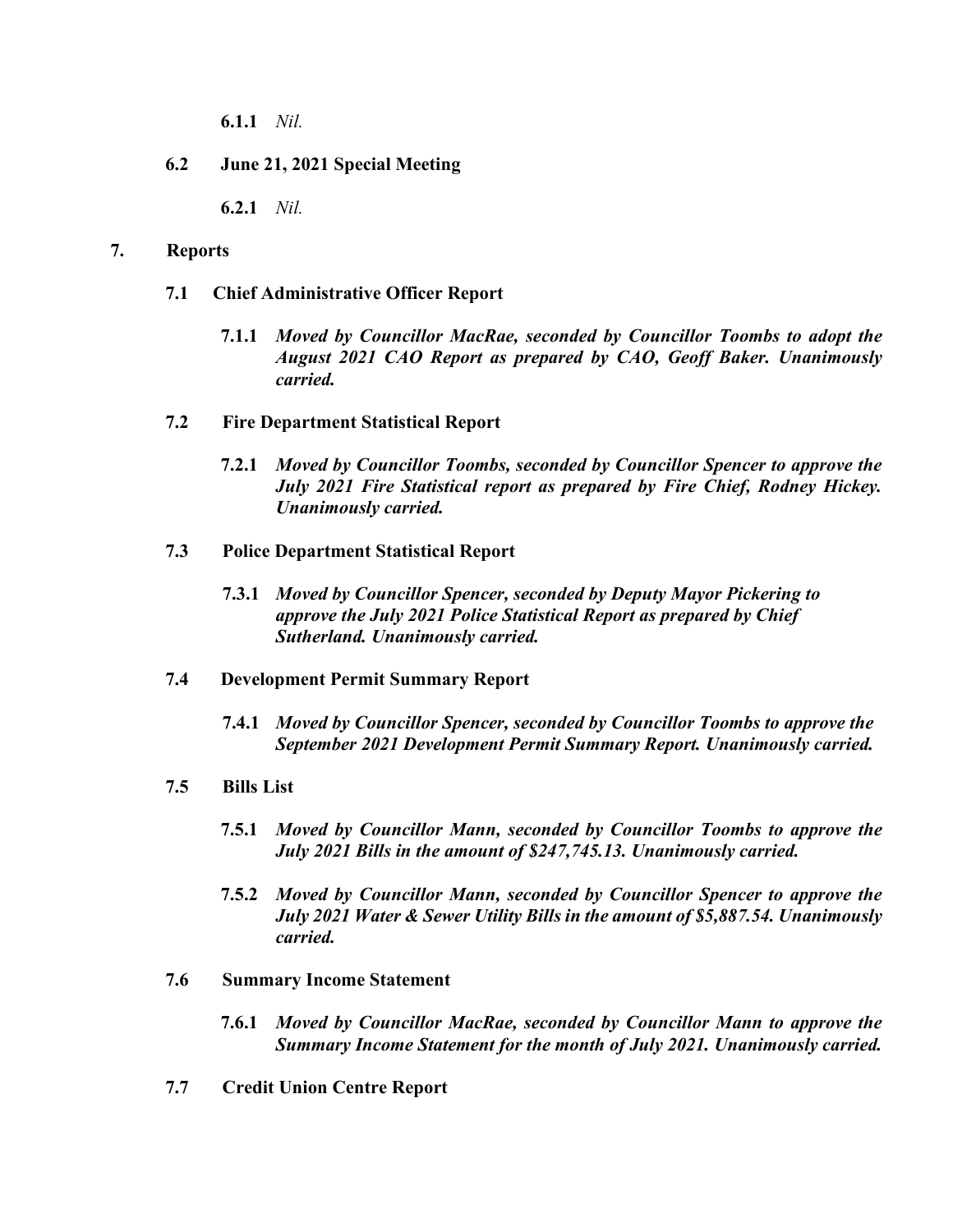- **7.7.1** *Moved by Councillor Toombs, seconded by Councillor Spencer to approve the Credit Union Centre report for the month of July 2021. Unanimously carried.*
- **7.8 Mayor's Report**
	- **7.8.1** *Moved by Councillor Toombs, seconded by Councillor Spencer to approve the Mayor's report for the month of September 2021 as presented by Mayor Caseley. Unanimously carried.*
	- **7.8.2** Mayor Caseley presented a 60<sup>th</sup> wedding anniversary certificate to Bill & Laura Pidgeon.
	- **7.8.3** Correction to Mayors report: Tessa MacKinnon (not MacDonald)
	- **7.8.4** *Moved by Deputy Mayor Pickering,seconded by Councillor Gallant to authorize the CAO Geoff Baker to move forward with the completion of the remaining upgrades to the KISH Tennis Courts. Unanimously carried.*

## **7.9 Federation of PEI Municipalities (FPEIM) Report**

- **7.9.1** FPEIM will hold their Semi-Annual meeting on November 6, 2021 at the Credit Union Place, Summerside.
- **7.9.2** FPEIM recently met with Minister Fox to discuss municipal issues.

### **7.10 Heart of the Island Initiative Report**

**7.10.1** The committee met and discussed fundraising options and decided to have an online auction. Artists are encouraged to submit artwork to be displayed around the area.

## **7.11 Kensington Area Chamber of Commerce (KACC) Report**

**7.11.1** *Nil.*

### **7.12 PEI 55 Plus Games**

**7.12.1** *Nil.*

### **8. New Business**

- **8.1 Request for Decisions**
	- **8.1.1 Resolution to Remove Project # 9.5.3 "Broadway Street South/Barrett Street Sidewalk Installation and Replacement" Project from Capital Investment Plan 8.1.1.1** *Moved by Councillor Spencer, seconded by Councillor Toombs*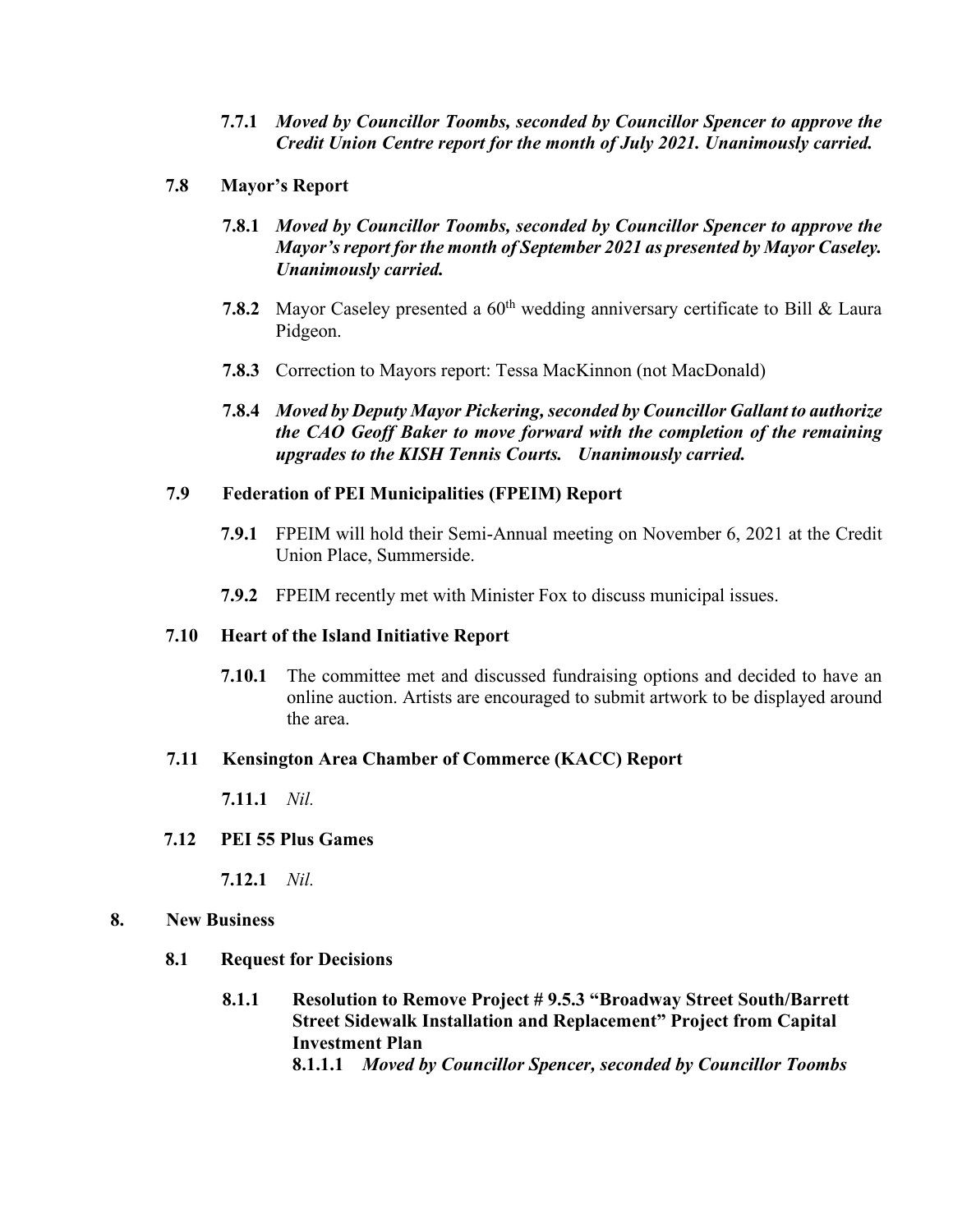*BE IT RESOLVED THAT Town Council formally remove Project 9.5.3 the "Broadway Street South/Barrett Street Sidewalk Installation and Replacement" project from their Capital Investment Plan, under the New Deal for Cities and Communities.* 

*Unanimously carried.* 

- **8.1.2 Public Works Maintenance Shop Upgrades – Installation of Heating System**
	- **8.1.2.1** *Moved by Deputy Mayor Pickering, seconded by Councillor Gallant*

*BE IT RESOLVED THAT Town Council award a contract to Capital T Electric for the installation of a heat pump unit at the Public Works Storage Building as per their quote dated August 19, 2021, in the amount of \$3,800.00 plus HST.* 

*5 for 1 against (Gallant) – Motion carried.*

- **8.1.3 Development Permit Application – 30 Pleasant Street (Former Roman Catholic Church Parish)**
	- **8.1.3.1** *Moved by Deputy Mayor Pickering, seconded by Councillor Gallant*

*BE IT RESOLVED THAT Kensington Town Council approve a development permit application for the conversion of a structure located at 30 Pleasant Street from its original Institutional use to a Multi-Unit Residential use, subject to full compliance with the Town's Development Control Bylaw and all other applicable municipal, provincial, and federal legislation and regulations.* 

*Unanimously carried.* 

- **8.1.4 Development Permit Application – 24 Park Road**
	- **8.1.4.1** *Moved by Councillor Mann, seconded by Councillor Spencer*

*WHEREAS an application has been made for the construction of a new building, renovation of an existing building, construction of a new driveway and other general site work on a property located at 24 Park Road in the Kensington Industrial Park;*

*AND WHEREAS an application has been made for Town Council's consideration of authorizing a variance on the rear yard requirement of the property from 25 feet to 20 feet;*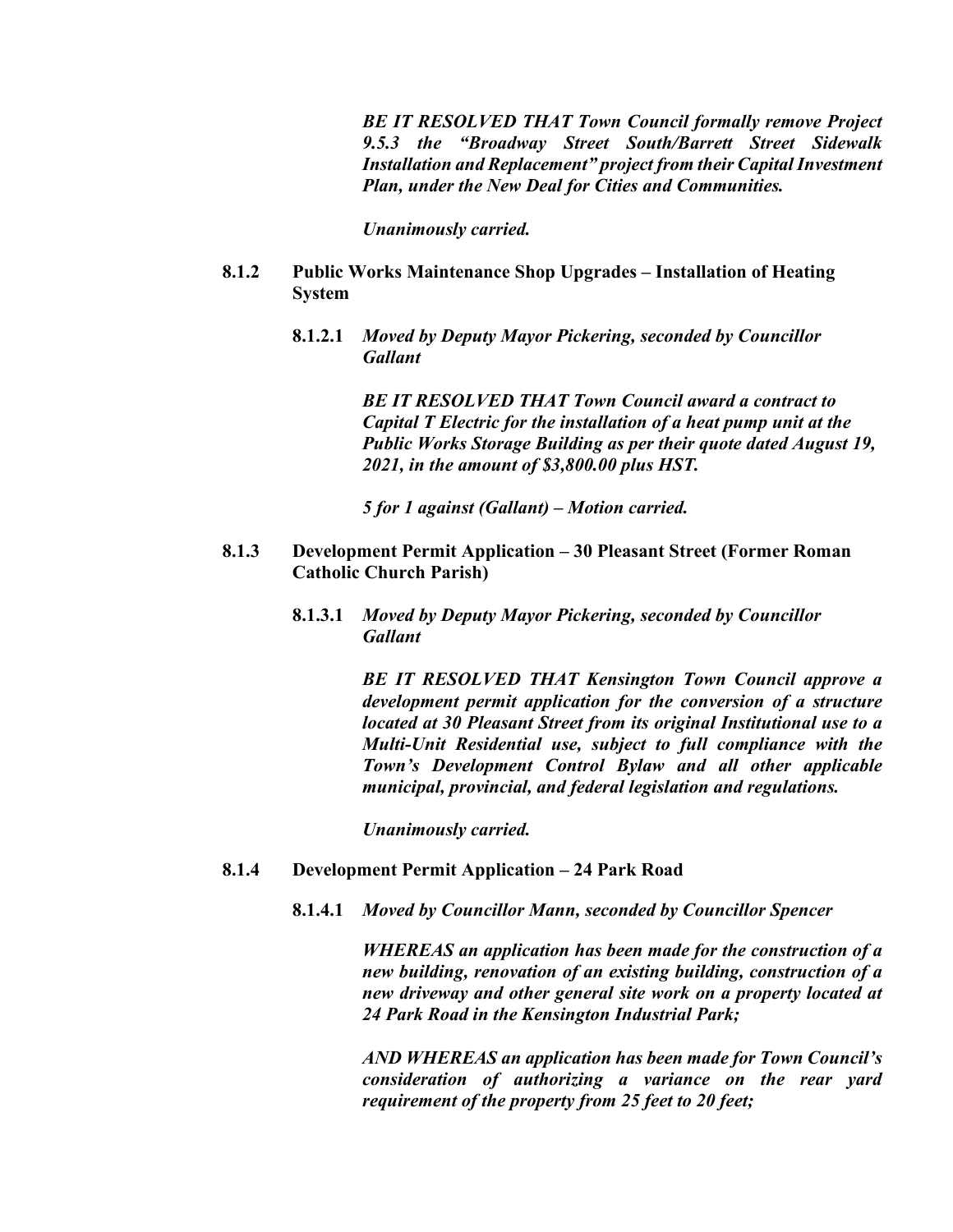*AND WHEREAS Section 18.1(4) of the Town's Development Control Bylaw authorizes Town Council to authorize a variance in excess of ten (10%) percent from the provisions of the Bylaw if Council deems such a variance desirable and appropriate and if such variance is in keeping with the general intent and purpose of the Bylaw;*

*AND WHEREAS the development permit application and variance application have been reviewed by staff and is being recommended for approval;*

*BE IT RESOLVED THAT Town Council approve a variance on the rear yard requirement for a property located at 24 Park Road in the Kensington Industrial Park (PID No 917583) to reduce the requirement from 25 feet to 20 feet;*

*BE IT FURTHER RESOLVED THAT Town Council approve a development permit application for a property located at 24 Park Road (PID No 917583) to construct a new 80' x 20' storage building, to renovate an existing building on the property to accommodate the addition of office space and a reception area, to construct a new access to the property and other general site work, subject to compliance with the Town's Development Control Bylaw and all other applicable municipal, provincial and federal legislation and regulations.* 

*Unanimously carried.* 

- **8.1.5 Consolidation/Subdivision of Lands of the Town of Kensington and E&W Brown Holdings Inc. – Kensington Business Park** 
	- **8.1.5.1** *Resolution 1 (Rescission of May 10, 2021 Resolution)*

*Moved by Councillor Toombs, seconded by Councillor Spencer*

*BE IT RESOLVED THAT Town Council rescind the following resolution from the May 10, 2021 regularly held meeting approving Survey Plan Numbers 19257-S02 and 19257-S01:*

*"WHEREAS a subdivision/consolidation plan (Plan #19257-S02) has been drafted to facilitate the transfer of property between the Town of Kensington and E&W Brown Inc.;* 

*AND WHEREAS a subdivision/consolidation plan has been drafted to facilitate the consolidation of the former Waugh and Caseley Properties and to subdivide the consolidated property into 38 business park lots;*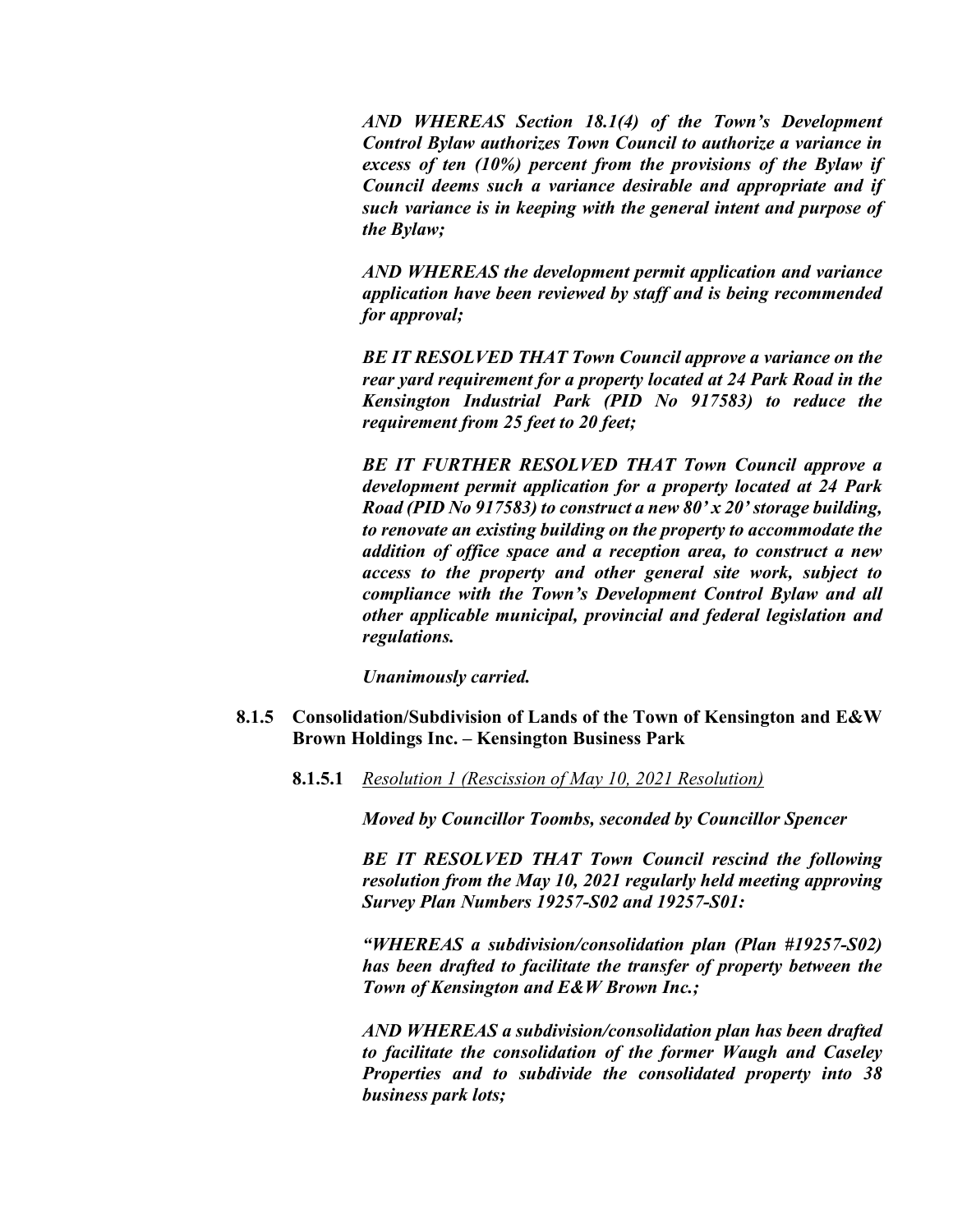*BE IT RESOLVED THAT approval be granted to consolidate Parcel A with PID No. 76216, being lands of E&W Brown Inc., as per Survey Plan No. 19257-S02, dated May 5, 2021, drawn by Locus Surveys Ltd;*

*BE IT FURTHER RESOLVED THAT approval be granted to subdivide Parcel B from PID No. 76216, being lands of E&W Brown Inc., as per Survey Plan No. 19257-S02, dated May 3, 2021, drawn by Locus Surveys Ltd;*

*BE IT FURTHER RESOLVED THAT approval be granted to consolidate Parcel B to PID No. 767673, being lands of the Town of Kensington, as per Survey Plan No. 19257-S02, dated May 3, 2021, drawn by Locus Surveys Ltd;*

*BE IT FURTHER RESOLVED THAT approval be granted to consolidate PID No.'s 76406 and 767673, being lands of the Town of Kensington, as per Survey Plan No. 19257-S01, dated May 3, 2021, drawn by Locus Surveys Ltd;* 

*BE IT FURTHER RESOLVED THAT approval be granted to subdivide the previously approved consolidated properties, PID No.s 76406 and 767673, into 38 business park lots, associated right of ways, and remaining lands, as per Survey Plan No. 19257-S01, dated May 3, 2021, drawn by Locus Surveys Ltd."* 

*Unanimously carried.*

#### **8.1.5.2** *Resolution 2 (Property Consolidation/Subdivision)*

*Moved by Deputy Mayor Pickering, seconded by Councillor Toombs*

*WHEREAS a subdivision/consolidation plan (Plan #19257-S02) has been drafted to facilitate the transfer of property between the Town of Kensington and E&W Brown Inc.;* 

*AND WHEREAS the subdivision/consolidation plan has been drafted to facilitate the subdivision of Parcel A from PID No 767673 (former Caseley Property) and to consolidate Parcel A to PID No. 76216 (E&W Brown Holdings Inc.);*

*AND WHEREAS the subdivision/consolidation plan has been drafted to facilitate the subdivision of Parcel B from PID No 76216 and to consolidate Parcel B to PID No. 767673);*

*BE IT RESOLVED THAT approval be granted to subdivide Parcel A from PID No. 767673 and to consolidate Parcel A to PID No.*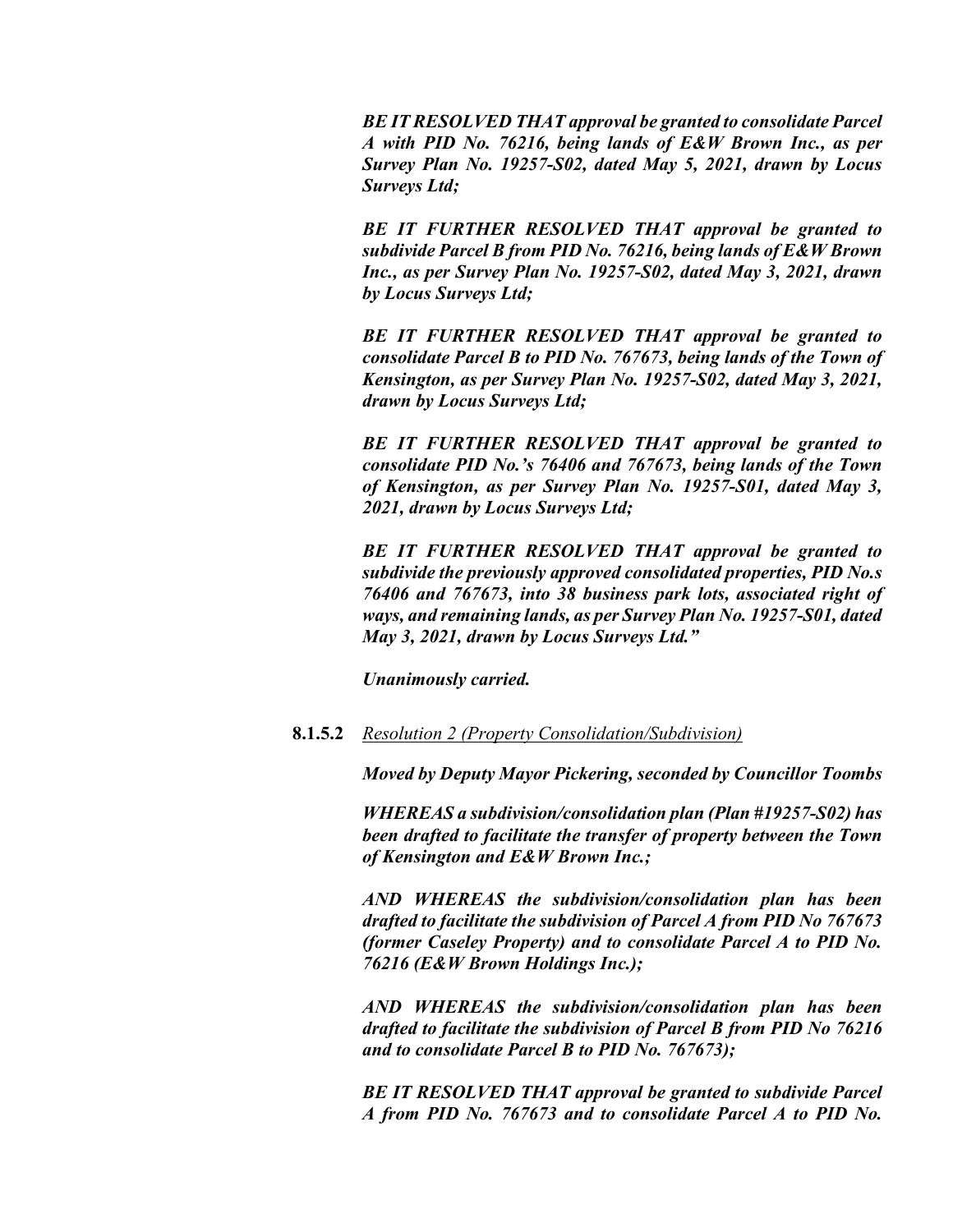*76216, being lands of E&W Brown Inc., as per Survey Plan No. 19257-S02, dated May 5, 2021, drawn by Locus Surveys Ltd;*

*BE IT FURTHER RESOLVED THAT approval be granted to subdivide Parcel B from PID No. 76216, being lands of E&W Brown Inc., and to consolidate Parcel B to PID No. 767673, as per Survey Plan No. 19257-S02, dated May 5, 2021, drawn by Locus Surveys Ltd;* 

*Unanimously carried.*

### **8.1.5.3** *Resolution 3 (Business Park Consolidation/Subdivision)*

*Moved by Councillor Spencer, seconded by Councillor Toombs*

*AND WHEREAS a subdivision/consolidation plan (Plan #19257- S01) has been drafted to facilitate the consolidation of PID No's 76406 and 767673 (including the newly consolidated Parcel B) into a singular parcel;*

*AND WHEREAS subdivision/consolidation plan (Plan #19257-S01) has been drafted to facilitate the subdivision of the newly consolidated properties into 38 business park lots, associated right of ways, and remaining lands;*

*BE IT RESOLVED THAT approval be granted to consolidate PID No.'s 76406 and 767673 (including the newly consolidated Parcel B), being lands of the Town of Kensington, as per Survey Plan No. 19257-S01, dated May 7, 2021, and revised on July 27, 2021, as drawn by Locus Surveys Ltd;* 

*BE IT FURTHER RESOLVED THAT approval be granted to subdivide the previously approved consolidated properties, PID No's 76406 and 767673 (including the newly consolidated Parcel B), into 38 business park lots, associated right of ways, and remaining lands, as per Survey Plan No. 19257-S01, dated May 7, 2021, and revised on July 27, 2021, as drawn by Locus Surveys Ltd. It is the intention of Town Council to zone the 38 newly created 38 business park lots as Industrial (M1);*

*BE IT FURTHER RESOLVED THAT Town Council approve the subdivision of Lot 21-17 (Plan #19257-S01) with a reduced lot frontage of 15.240 meters due to its configuration and location facing the new cul-de-sac within the Business Park, as per Section 4.11 of the Town's Development Control Bylaw.* 

*Unanimously carried.*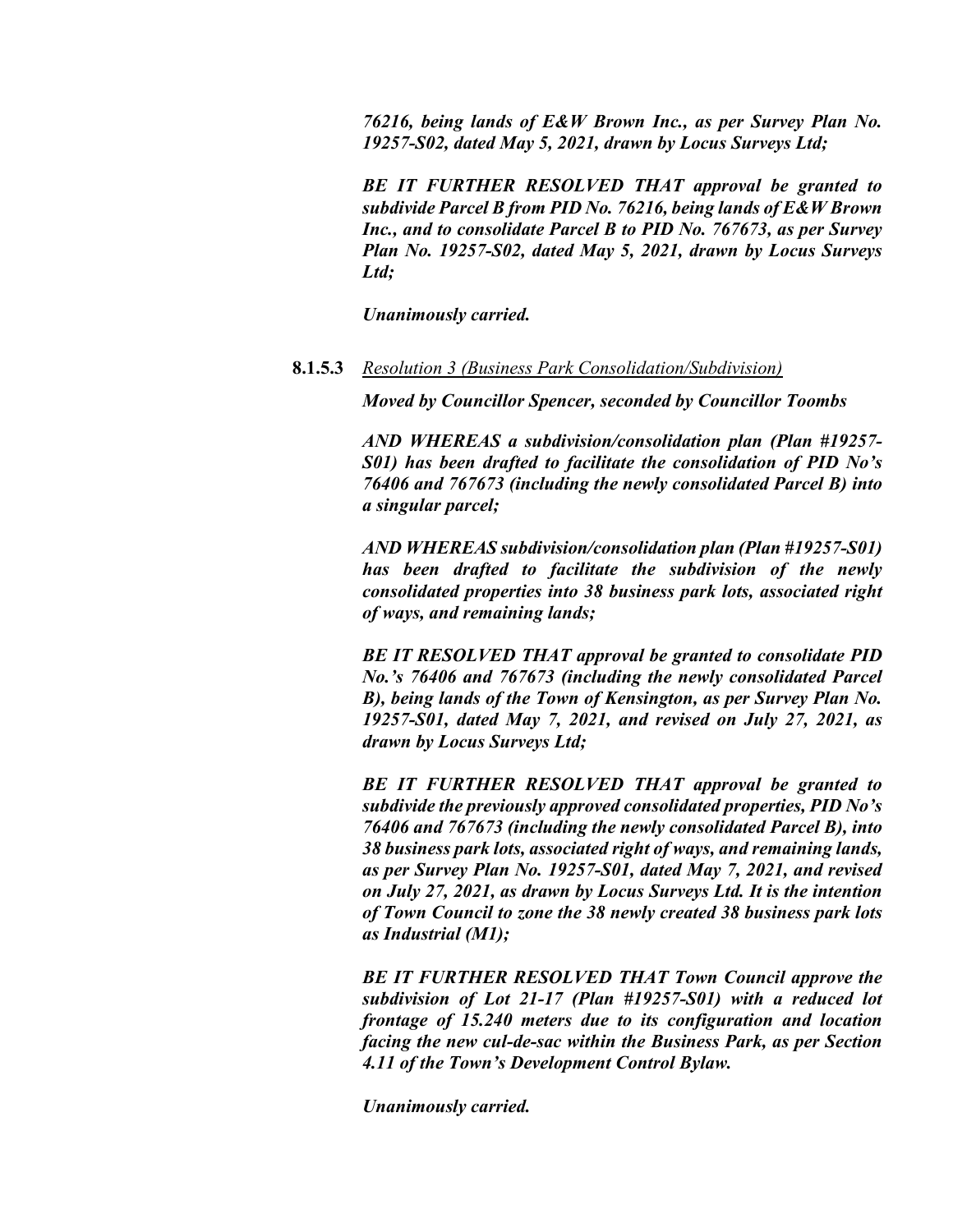- **8.1.6 Victoria Street East Sidewalk Extension - 2021**
	- **8.1.6.1** *Moved by Councillor Spencer, seconded by Councillor Gallant*

*BE IT RESOLVED THAT Kensington Town Council award the contract for the Victoria Street East Sidewalk Installation project to Curran and Briggs Ltd. as per their tender submission in the amount of \$99,882.00 plus HST.*

*Unanimously carried.*

- **8.1.7 Town of Kensington – New Business/Industrial Park Land Use and Zoning**
	- **8.1.7.1** *Moved by Councillor Mann, seconded by Councillor Spencer*

*BE IT RESOLVED THAT Kensington Town Council, following a detailed review of the preliminary information provided by staff and DV8 Consulting, authorize staff to proceed with the process to amend the Town of Kensington Official Plan General Land Use Map to include the 38 new business park properties and to apply an Industrial (M1) land use designation to the 38 properties;*

*BE IT FURTHER RESOLVED THAT Kensington Town Council, following a detailed review of the preliminary information provided by staff and DV8 Consulting, authorize staff to proceed with the process to amend the Town of Kensington Development Control Bylaw to include the new business park and to apply an Industrial (M1) zone to the 38 business park properties, and to amend section 13 of the Bylaw by inserting the following section before Section 13.2.1 under the existing subheading "permitted uses", as follows:*

- *1. Uses as permitted in the General Commercial Zone (C1) Zone subject to the regulations of Section 10 for uses permitted in the C1 Zone, excluding the following uses:*
	- *a. Hotels, Motels, or other Tourist Establishments*
	- *b. Institutional Buildings*
	- *c. Funeral Homes*
	- *d. Multi-Unit Dwellings*
	- *e. Child Care Facilities*
	- *f. Dwelling Units in a Commercial Building*

*Unanimously carried.* 

**8.2 Other Matters**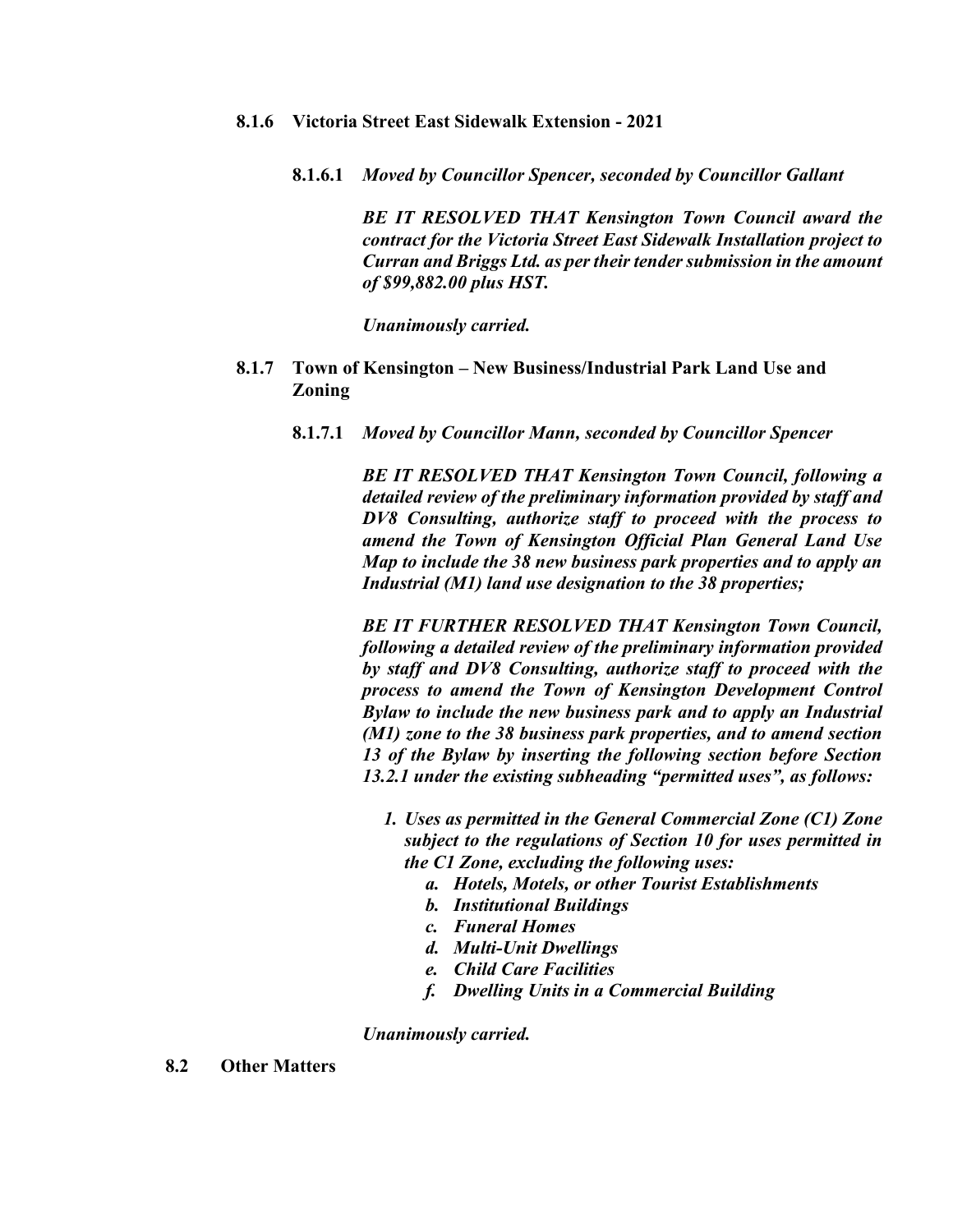- **8.2.1** The Honourable Antionette Perry, Lieutenant Governor of Prince Edward Island will be presenting Covid Warrior Coins to the Kensington Volunteer Fire Department, Kensington Police Service and Credit Union Centre as a token of appreciation and gratitude for going above and beyond for providing help or care to fellow Islanders on Thursday, September  $16<sup>th</sup>$  at 10:30 AM at the Credit Union Centre*.*
- **8.2.2** Discussion was held on the traffic congestion at the corner of Victoria St. and Woodleigh Dr. when making a left hand turn into the entrance of the Tim Hortons drive thru. Deputy Mayor Pickering suggested to add the right and left arrow at the exit of the Tim Hortons Drive Thru. Mayor Caseley will contact the Minister of Transportation and Infrastructure to discuss the issue.
- **8.2.3** Councillor Toombs suggested that Town Council consider placing a swing set and slide at Centennial Park. Councillor MacRae suggested that the Alysha Toombs Memorial Park would be a more suitable location.
- **8.2.4** Councillor Toombs noted that the gravel around the Railyards Gazebo becomes muddy when raining and suggested an alternative type of gravel be considered.
- **8.2.5** Deputy Mayor Pickering expressed her appreciation towards the Province of PEI for upgrading the walkway at the student drop off at the QEES.

## **9. Correspondence**

**9.1** Request for donation from PEI Community Navigators for a PEI Neighbour Week event to be held at Ross's Community Garden on September 27, 2021.

*Moved by Councillor Toombs, seconded by Councillor MacRae to donate \$200.00 to PEI Community Navigators for the PEI Neighbour Week event*.

### *Unanimously carried.*

**9.2** Request for donation from Island Nature Trust.

*Moved by Deputy Mayor Pickering, seconded by Councillor Spencer to donate \$250.00 to Island Nature Trust*.

*5 for 1 opposed (Gallant) – Motion carried.*

- **9.3** Information on an advertising opportunity with the Rotary Supplement. *Received.*
- **9.4** Kids Help Phone Newsletter.
- **9.5** Thank you letter from PCH Foundation for donation.

*Kyle Reid excused themselves from the Council Chamber at 8:20 pm.*